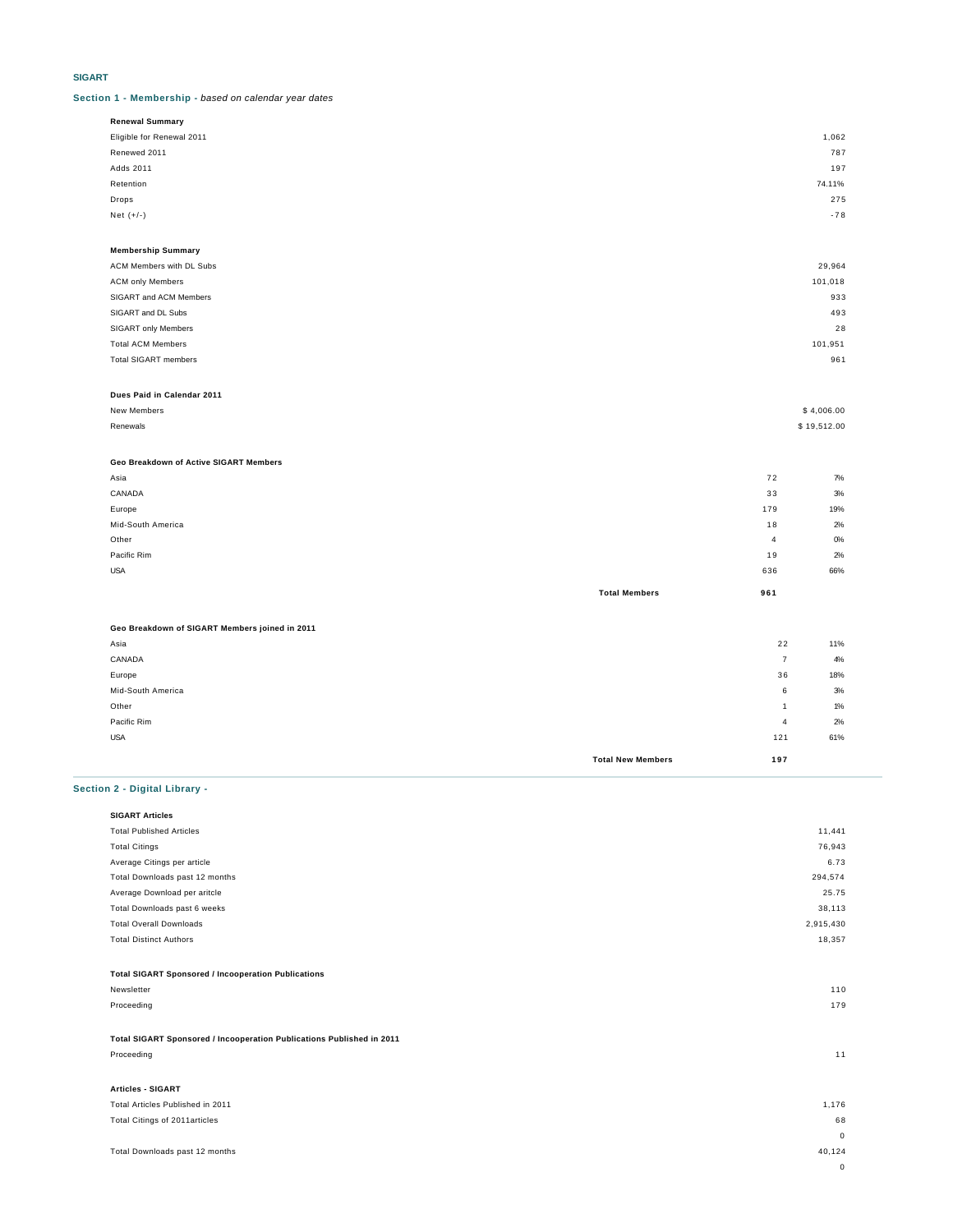| Total Downloads past 6 weeks   | 9,855        |
|--------------------------------|--------------|
| <b>Total Overall Downloads</b> | n/a          |
| <b>Total Distinct Authors</b>  | 3,063        |
|                                |              |
| Articles - SIGART              |              |
| Year Published                 | Total        |
| 1970                           | $\mathbf{1}$ |
| 1971                           | 60           |
| 1972                           | 11           |
| 1973                           | 21           |
| 1974                           | 38           |
| 1975                           | 69           |
| 1976                           | $17$         |
| 1977                           | 120          |
| 1978                           | 52           |
| 1980                           | 82           |
| 1981                           | $14$         |
| 1982                           | 159          |
| 1983                           | 61           |
| 1984                           | 96           |
| 1985                           | 76           |
| 1986                           | 111          |
| 1987                           | 100          |
| 1988                           | 280          |
| 1989                           | 308          |
| 1990                           | 282          |
| 1991                           | 263          |
| 1992                           | 225          |
| 1993                           | 374          |
| 1994                           | 345          |
| 1995                           | 410          |
| 1996                           | 280          |
| 1997                           | 346          |
|                                |              |
| 1998<br>1999                   | 326<br>496   |
|                                |              |
| 2000                           | 255          |
| 2001                           | 261<br>554   |
| 2002                           |              |
| 2003                           | 396          |
| 2004                           | 415<br>245   |
| 2005<br>2006                   | 738          |
|                                |              |
| 2007                           | 290          |
| 2008                           | 290          |
| 2009                           | 582          |
| 2010                           | 1,213        |
| 2011                           | 1,176        |
|                                |              |
| <b>Citations - SIGART</b>      |              |
| Year Cited                     | Citings      |
| 1971                           | ${\bf 77}$   |
| 1972                           | 31           |
| 1973                           | 15           |
| 1974                           | ${\bf 28}$   |
| 1975                           | 27           |
| 1976                           | 31           |
| 1977                           | 40           |
| 1978                           | 25           |
| 1979                           | 52           |
| 1980                           | $3\,5$       |
| 1981                           | 71           |
| 1982                           | 85           |
| 1983                           | 193          |
| 1984                           | 226          |
| 1985                           | 211          |
| 1986                           | 216          |
| 1987                           | 300          |
| 1988                           | 312          |
| 1989                           | 428          |
| 1990                           | 387          |
| 1991                           | 554          |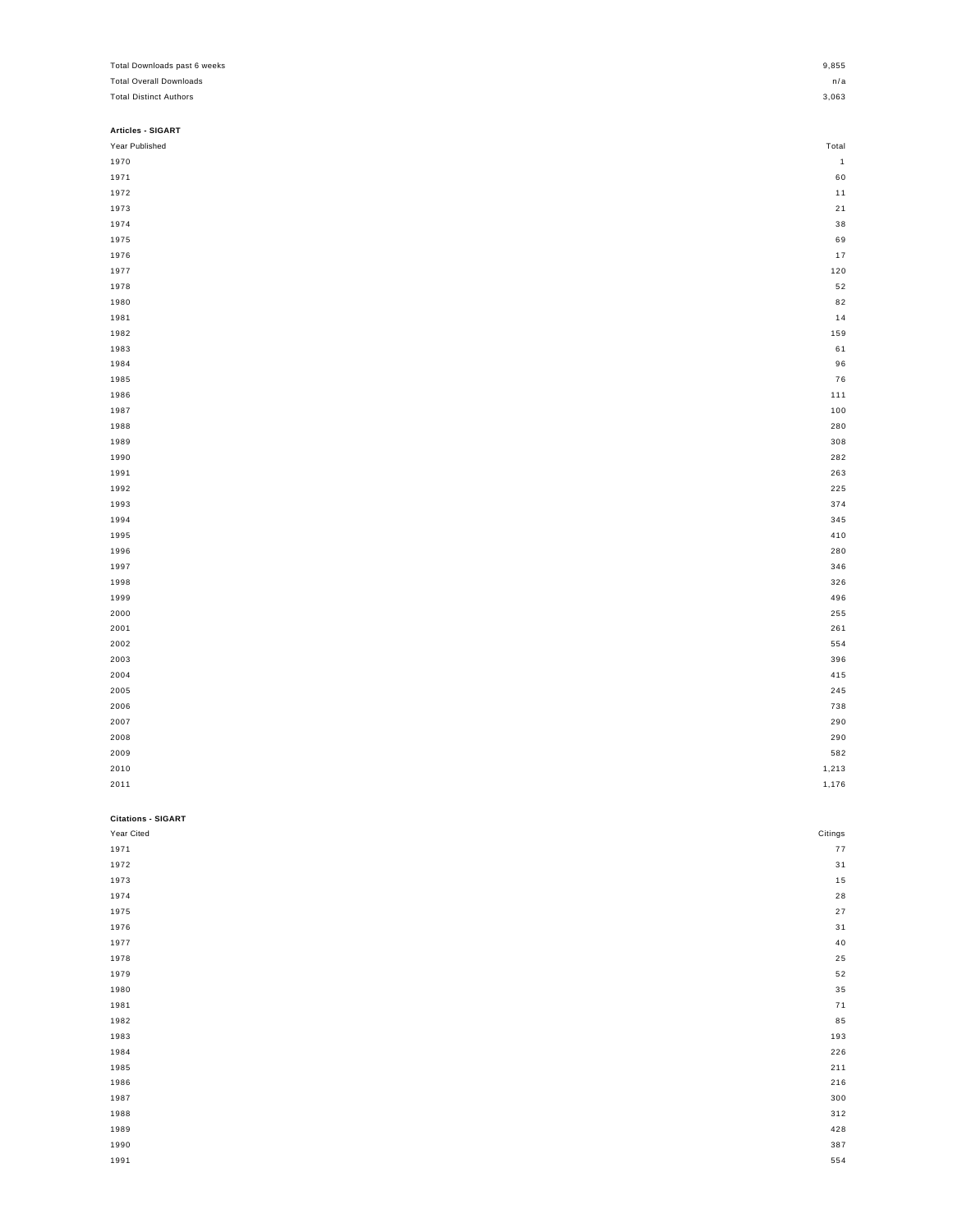| 1992 | 641   |
|------|-------|
| 1993 | 1,030 |
| 1994 | 1,001 |
| 1995 | 1,199 |
| 1996 | 1,279 |
| 1997 | 1,685 |
| 1998 | 1,979 |
| 1999 | 3,008 |
| 2000 | 3,346 |
| 2001 | 4,027 |
| 2002 | 4,986 |
| 2003 | 4,521 |
| 2004 | 4,443 |
| 2005 | 6,305 |
| 2006 | 6,140 |
| 2007 | 7,127 |
| 2008 | 6,513 |
| 2009 | 7,205 |
| 2010 | 5,812 |
| 2011 | 4,950 |
| 2012 | 179   |
|      |       |

**Note:** SIGART does not issue a newsletter

### **Section 3 - Chapters -**

**Geographic Breakdown of Active SIGART Chapters**

**Chapter Type Breakdown of Active SIGART Chapters**

**Total Active SIGART Chapters 0**

**Total Active SIGART Chapters 0**

| Member Type Breakdown of Active SIGART Chapters |  |
|-------------------------------------------------|--|
|                                                 |  |

| <b>Local Chapter</b> | <b>Chapters</b> | <b>Chapter Members</b> | <b>ACM</b> | <b>Non ACM</b><br>the contract of the contract of the contract of |
|----------------------|-----------------|------------------------|------------|-------------------------------------------------------------------|
| Totals<br>.          |                 |                        |            |                                                                   |
|                      |                 |                        |            |                                                                   |

### **Section 4 - Events -**

# **Geographic Breakdown of 2011 Events**

|                                       | <b>Sponsored/ Co-Sponsored</b> | InCooperation  |
|---------------------------------------|--------------------------------|----------------|
| Asia                                  | 0                              | 6              |
| CANADA                                |                                | $\mathbf{0}$   |
| Europe                                | $\overline{2}$                 | $\overline{ }$ |
| Other                                 | 6                              |                |
| <b>USA</b>                            | 4                              | $\overline{2}$ |
| <b>Total Events</b>                   | 13                             | 16             |
|                                       |                                |                |
| <b>Sponsored/ Co-Sponsored Events</b> |                                |                |

| <b>Total Events</b>    | $\sim$ |
|------------------------|--------|
|                        | . ب    |
| <b>Total Attendees</b> | 651    |
|                        |        |
|                        |        |

# **Section 5 - Lists -**

| Lists                            |       |
|----------------------------------|-------|
| <b>Total Number of Lists</b>     | -5    |
| <b>Total Subscribers</b>         | 3,095 |
| <b>Total Active SIG Members</b>  | 820   |
| <b>Total Expired SIG Members</b> | 1,549 |

### **Section 6 - Web Site -**

|              | Sites for Calendar 2011         |         |
|--------------|---------------------------------|---------|
| Total visits |                                 | 29,343  |
|              | Total page views                | 89,548  |
| Total hits   |                                 | 841,056 |
|              | Total unique visitors           | 14,767  |
|              | Total repeat visitors           | 2,276   |
|              | Average visits per day          | 80      |
|              | Average visits per week         | 563     |
|              | Average visits per month        | 2,445   |
|              | Average unique visitors per day | 64      |
|              | Average new visitors per day    | 39      |
|              |                                 |         |